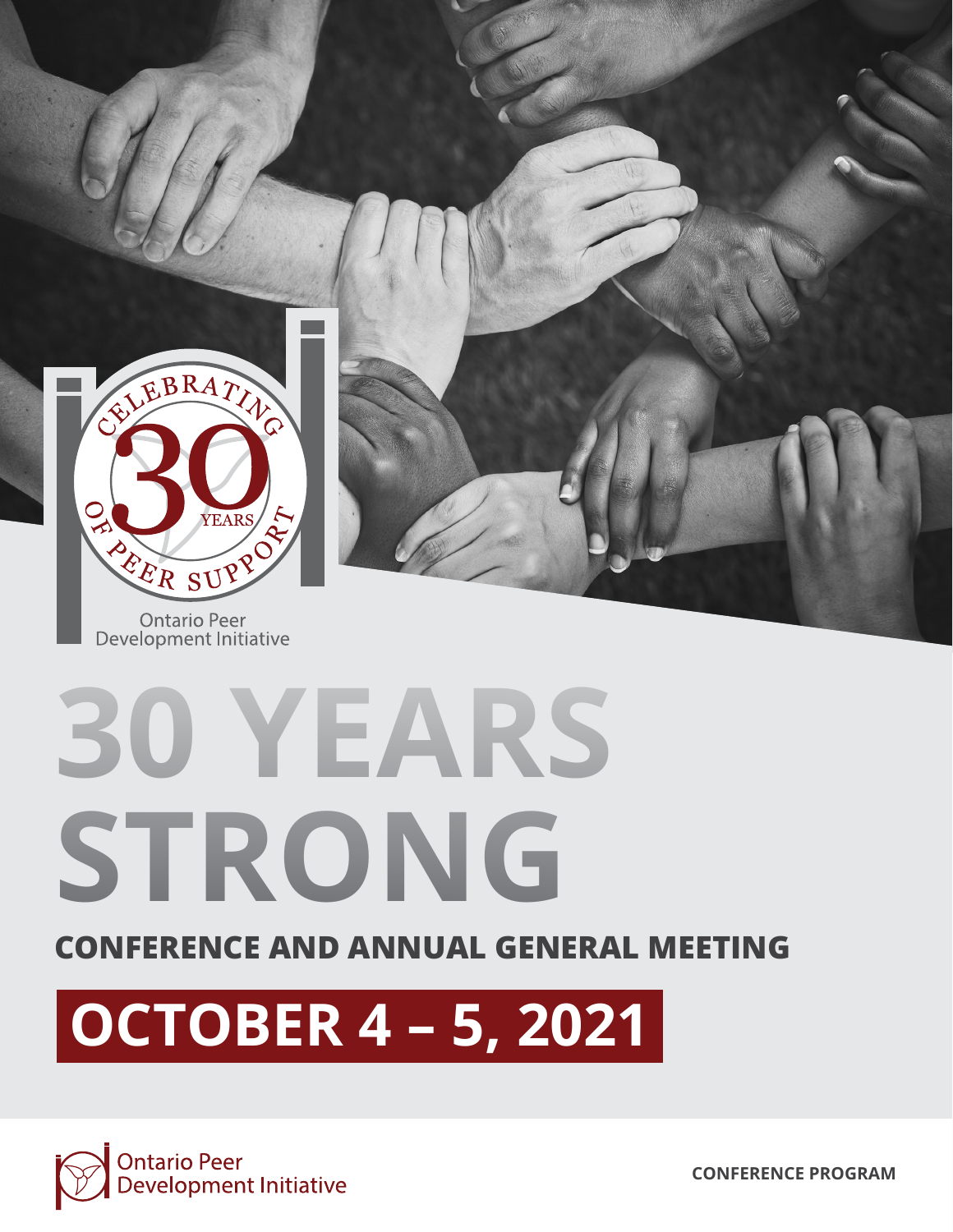



We are very excited to celebrate **"30 Years Strong"** at the Ontario Peer Development Initiative's 2021 conference. Our peer support philosophy has flourished over the last three decades, through the vital peer services you provide to local communities and our collective grassroots advocacy. We look forward to recognizing our rich history, significant accomplishments, and collaborative efforts throughout the conference.

Rooted in principles of **recovery, hope and individual empowerment**, our movement has grown, professionalized and most importantly, filled crucial needs across Ontario. The pandemic realities only served to highlight our work as being essential to the healthcare delivery that Ontarians deserve.

This year, we have introduced a new Peer Playground format; a more engaging way for us to share information with each other on targeted areas of expertise and interest. And our lineup of speakers is a reflection of our world's current challenges:

- Promoting diversity and inclusion through our work;
- How our profession was able to deliver critical and continued service to our most underserved demographics through a global pandemic; and
- Using innovation and an evidence-based approach to peer support, as we collectively work towards professionalization and much-needed recognition of within our Province's healthcare framework

1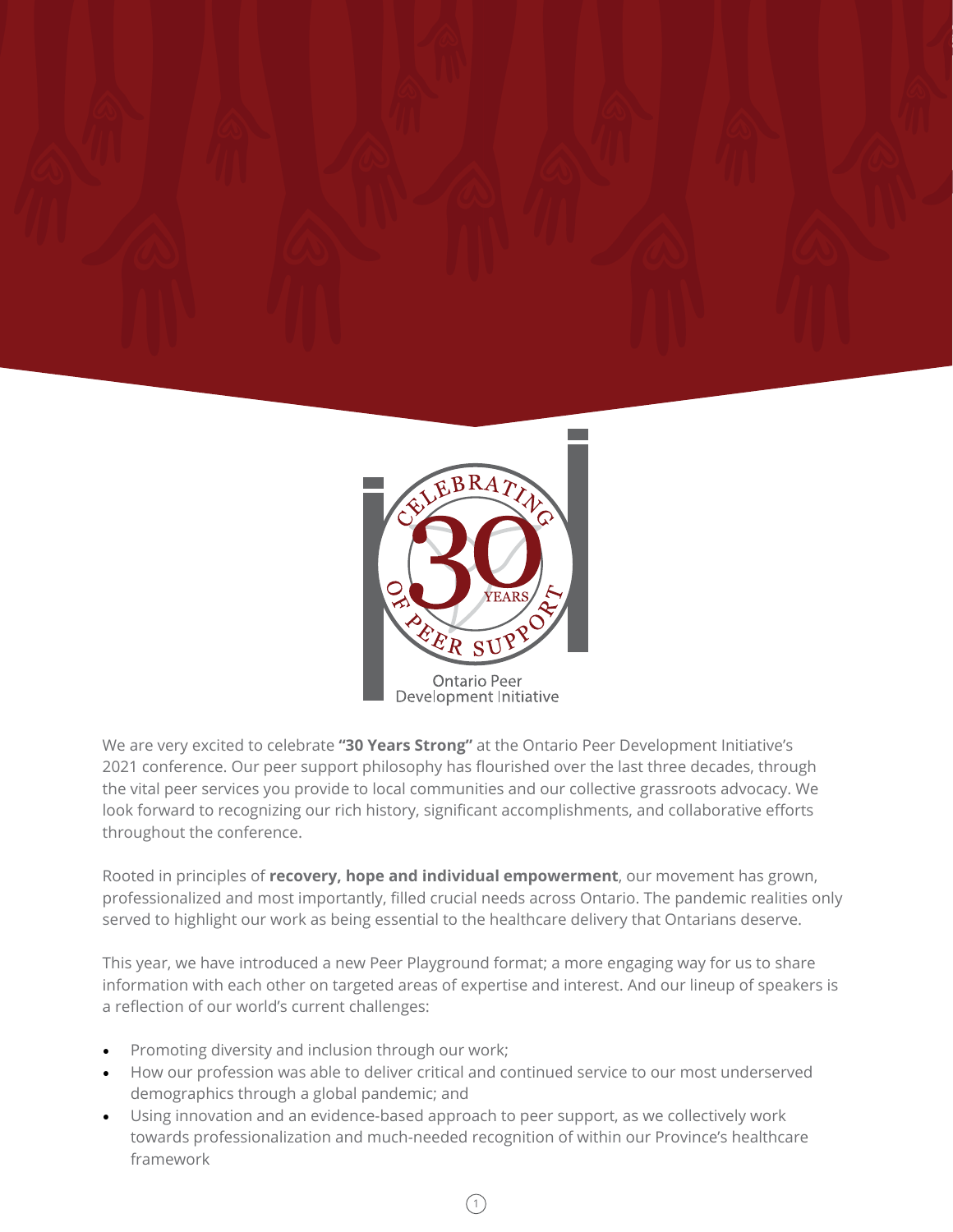### **CONFERENCE AGENDA**

### **DAY 1 - OCTOBER 4TH, 2021**

| $9:30 - 9:45$   | <b>Welcome and Conference Opening</b>                                                                                                                                                                         |
|-----------------|---------------------------------------------------------------------------------------------------------------------------------------------------------------------------------------------------------------|
| $9:45 - 10:15$  | Keynote Address - David Reville                                                                                                                                                                               |
| $10:15 - 11:00$ | Promising Data in Consumer/Survivor Initiatives and Organizations: Exploring the Potential<br>to Tell Our Own Stories about the Value and Contributions of CSIs - 20 min. presentation,<br>25 min. discussion |
| $11:15 - 12:00$ | The MAPS Conundrum at CMHA Durham – 15 min. presentation, 25 min. discussion                                                                                                                                  |
| $1:30 - 2:30$   | A Light Through the Darkness: Becoming Effective Allies to Those Struggling Against<br>Oppression and Discrimination - 60 min.                                                                                |
| $3:00 - 4:00$   | Parallel Realities: A Communal and Personal Journey - 60 min.                                                                                                                                                 |
| $4:00 - 4:15$   | <b>Closing</b>                                                                                                                                                                                                |

| <b>DAY 2 - OCTOBER 5TH, 2021</b> |                                                                                                                                                                                                  |
|----------------------------------|--------------------------------------------------------------------------------------------------------------------------------------------------------------------------------------------------|
| $9:30 - 9:45$                    | Welcome                                                                                                                                                                                          |
| $9:45 - 10:30$                   | Peer Support for Young Caregivers in Ontario: One Size Doesn't Fit All - 20 min.<br>presentation, 25 min. discussion                                                                             |
| $10:45 - 11:30$                  | Establishing an Older Adult Peer Support Program During the Pandemic – 20 min.<br>presentation, 25 min. discussion                                                                               |
| $1:00 - 2:00$                    | Safer Use Peer Support Line - Peers as Responders in Opioid Overdose/Poisoning – 60 min.                                                                                                         |
| $2:15 - 3:00$                    | Peer support in the emergency department: An innovative way to complement care for<br>young adults presenting with mental health and substance use - 20 min. presentation, 25<br>min. discussion |
| $3:15 - 3:45$                    | <b>Annual General Meeting</b>                                                                                                                                                                    |
| $5:00 - 7:00$                    | Keynote Performance by Victoria Maxwell and Awards Presentation                                                                                                                                  |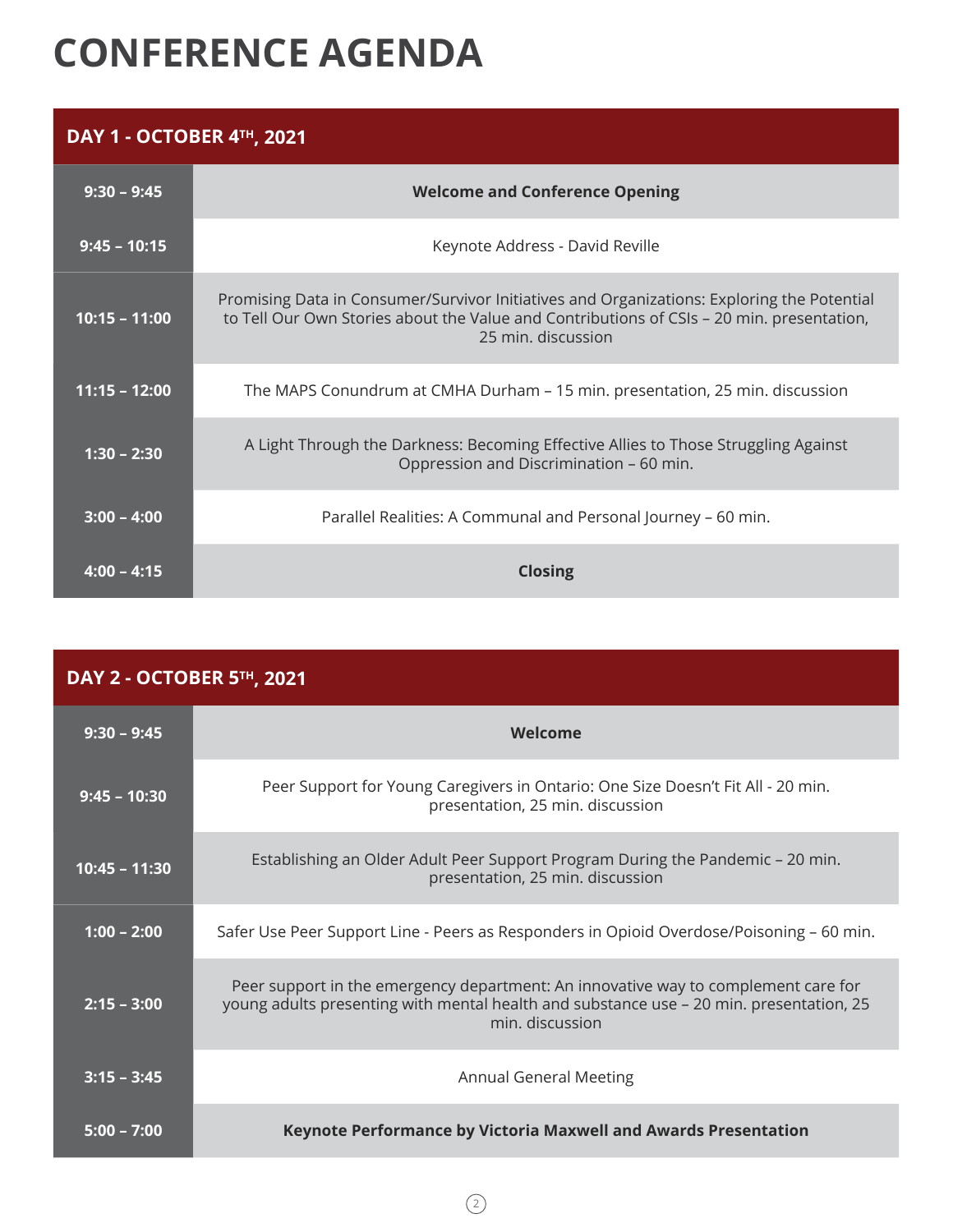### **SESSION DESCRIPTIONS**

### **OCTOBER 4TH, 2021**

### **10:30 – 11:00**

**Promising Data in Consumer/Survivor Initiatives and Organizations: Exploring the Potential to Tell Our Own Stories about the Value and Contributions of CSIs** PRESENTERS: TANYA SHUTE AND LAURA PEARSON

Consumer/Survivor Initiatives (CSIs) have been outperforming their funding levels across Ontario since the early 1990s, but have had to fight for their place at the mental health and addictions table ever since. CSIs have been dwindling over the past decade, with only a handful remaining as independent and autonomous organizations. As a response to the continued threat for the legacy of CSIs in Ontario under austerity budgets and relentless system restructuring, we propose a strategic research response, one where we examine the data that currently exists in our sector about our unique and vital contributions to peer wellbeing, our innovations in terms of service and mutual support, and how we benefit our peers and the mental health system better as independent and autonomous organizations. What data do we have in our organizations? How can it be used to not only report on our activities, but protect and preserve our organizations? How can we use it for our own purposes as peers, survivors, and service organizations? Come explore these questions and more.

### **11:15 – 12:00**

**The MAPS Conundrum at CMHA Durham** PRESENTER: KALYSHA ECCLESTON

MAPS [Mental Health and Addictions Peer Support] is a pilot 1:1 Peer Support program for persons that have been through the provincial Criminal Justice system. Its objective is to help people reintegrate into the community as productive members. But how do we get such persons to effectively engage with MAPS? The program is voluntary. But persons for whom this program is designed tend to be from socio-economically marginalized communities that, for good reason, have little faith in the Criminal Justice System. How do we get them to realize the potential value MAPS can add to their lives?

### **1:30 – 2:30**

#### **A Light Through the Darkness: Becoming Effective Allies to Those Struggling Against Oppression and Discrimination** PRESENTER: TANYA ELLA CONLIN

Diversity and Cultural Competence is an ever-changing field of study, as such we can always learn more about how to be effective advocates for our peers facing all forms of oppression and discrimination. Those who are part of the dominant culture, language, religion, ethnicity, etc. of a society can use that societal position to advocate for change. There is so much potential for positive power in privilege. We cannot ignore it; we cannot give it back; but we can use it to create change. Being aware of our privilege will make us more effective peers. The greater our self-awareness and introspection, the more practical, pragmatic and useful our help will be. The stigma we have all experienced as peers can be the foundation of empathy that we build our greater understanding upon.

### **3:00 – 4:00**

### **Parallel Realities: A Communal and Personal Journey** PRESENTER: TYRONE GAMBLE

We will go down the rabbit hole and face psychosis/altered states/parallel realities in a different way. We will go beyond how these experiences are interpreted and made sense of. This workshop will show that community is essential to the healing and growth of those with parallel realities. However, this needs to be balanced with how people living with and experiencing parallel realties make sense of their experiences. We need communities that cultivate, reclaim, and support them. We need mentors and elders to develop roles in the community that are enriching, meaningful, and have real purpose. We will explore the new ways of supporting people experiencing parallel realities and discuss how these peers can transform the communities that really embrace and engage them. Those of us who live with these experiences have competencies, abilities, and gifts that enhance the community they are part of.

 $(3)$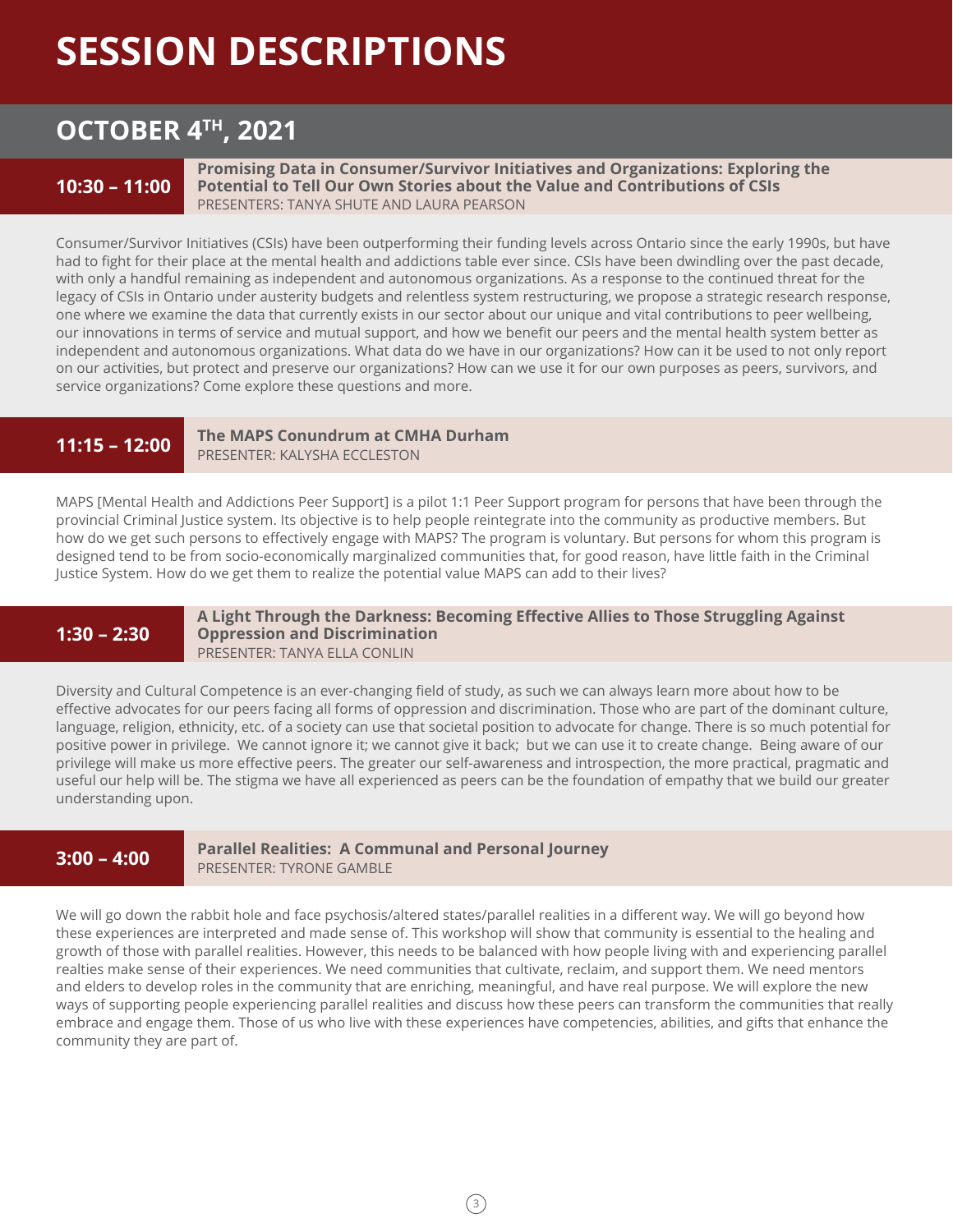### **OCTOBER 5TH, 2021**

### **9:45 – 10:30**

#### **Peer Support for Young Caregivers in Ontario: One Size Doesn't Fit All** PRESENTER: KATHLEEN SLEMON

The Ontario Caregiver Organization offers many ways for young caregivers to connect with each other, such as YoungCaregiversConnect.ca, a website and online community for young caregivers by young caregivers; a virtual support group; and our 1:1 Peer Support Program. This session will explore some of the challenges of providing peer support to a population that may not connect with the term "caregiver" and who may not be getting support in their caregiving role. Attendees will be invited to share their innovative program models, youth engagement strategies, and outreach tips, while also learning how to recognize and support young caregivers.

### **10:45 – 11:30**

**Establishing an Older Adult Peer Support Program During the Pandemic** PRESENTER: TANYA QUESNEL

This session will feature three areas of peer support with older adults. These three areas include the undertaking of Participatory Action Research Project with older adults, a program evaluation, and the development of an older adult peer support training program. The purpose of this session will be to discuss these three elements and this presentation will be followed by a discussion to engage peers.

### **1:00 – 2:00**

**Safer Use Peer Support Line - Peers as Responders in Opioid Overdose/Poising** PRESENTERS: AMY THOMPSON AND DYLAN DE LA RIVIÈRE

The Safer Use Peer Support Line is a spotting or observing phone service that supports a person while they use an unregulated substance. In the event of a poisoning, the SUPSL Peer Supporter is able to direct emergency services directly to the caller, reducing the risk of death. The toxic supply of substances, or 'opioid epidemic,' has claimed the lives of thousands of Canadians, despite being declared a national emergency five years ago. When Ontario moved into lockdown due to SARS-CoVid-19, it became immediately apparent that the risks to people who use drugs would increase. The Safer Use Peer Support Line is one means of reducing this danger. The How, Why and Multiverse of this program will be presented and discussed.

### **2:15 – 3:00**

**Peer Support in the Emergency Department: An Innovative Way to Complement Care for Young Adults Presenting with Mental Health and Substance Use** PRESENTERS: YOLANDA-NICOLE DELMONTE, JORDYN ETHIER, BELLA SHULMAN AND CHRISTINE BRADSHAW

For many young people experiencing mental health or substance use concerns, emergency departments (EDs) are often a first point of contact when seeking health care. Responding to an increase in youth visiting EDs, Mount Sinai Hospital implemented the RBC Pathway to Peers (P2P) program, an innovative Peer Support program developed in partnership with Stella's Place. Our program offers rapid access to mental health services and leverages the expertise of trained peer support workers who have lived experience with mental health concerns and substance use.

#### **Annual General Meeting 3:15 – 3:45**

Please join us for our Annual General Meeting where we will be presenting our Annual Report, honouring the hard work of Board members who are moving on and welcoming new Board members.

### **ANNUAL LIGHTHOUSE AWARDS**

Please join us on Tuesday, October 5th from 5:00pm to 7:00pm for our Annual Lighthouse Awards presentation to honour excellence in peer support. The evening will start with a keynote address performance by Victoria Maxwell and will be followed by the awards presentation.

 $(4)$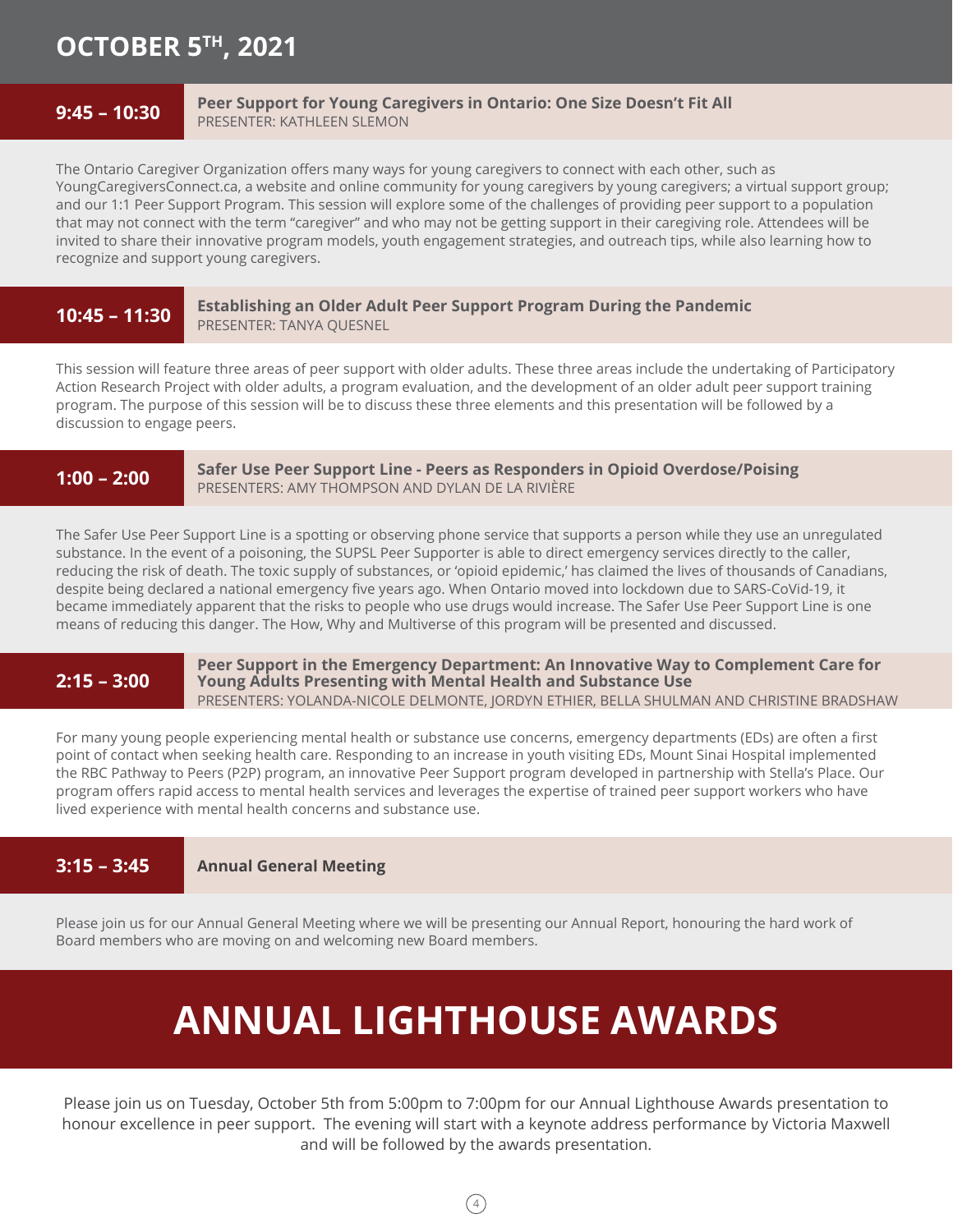### **Tanya Shute**

Tanya Shute is assistant professor in the social program at Laurentian University, passionately researching and teaching in the areas of Mad and critical disability studies, and critical approaches to social work and social policy. Before her academic life, she worked in the Krasman Centres, consumer/survivor initiatives in Richmond Hill and Alliston.

### **Laura Pearson**

Laura joins OPDI with twenty years of experience working in the Mental Health and Addiction System. Her work history includes providing direct service in shelters and supportive housing, serving as the Executive Director of a small community-based drop-in organization during a time of rapid transition as well as working with Older Adults and in out-patient hospital settings. Laura brings a deep understanding of and a passionate commitment to Peer Support work in Ontario.

### **Kalysha Eccleston**

Kalysha Eccleston has a diploma in Social Service work and a Bachelor's Degree in forensic psychology. She is currently a Master's degree candidate in Higher Education at the University of Toronto (2021). Kalysha currently works as a Peer Support specialist for the Mental Health and Addictions Peer Support Program (MAPS) at Canadian Mental Health Association – Durham. The MAPS program supports individuals on probation and parole reintegrate into society through Peer Support, education, and community referrals. Kalysha hopes to continue to impact the social and personal wellbeing of her clients through her work at CMHA.

### **Tanya Ella Conlin**

Tanya Ella Conlin is a Peer Support Specialist with Durham Mental Health Services at Lakeridge Health Corporation and a teacher in the Addiction and Mental Health Program at Durham College. She teaches Diversity-Informed Practice and Introduction to Counselling Practice. Tanya brings the philosophies of Peer Support not only into her community mental health work, but also into the classroom. Tanya is a WRAP facilitator, she develops and delivers many psychoeducational groups, provides one on one support and works in the Crisis Program. Tanya seeks to support individuals to believe in their strengths and their ability to build a better future for themselves.

### **Tyrone Gamble**

Tyrone Gamble is a peer support worker and mental health and addictions advocate in Ottawa. He provides peer support in both the community and in several hospitals. Psychiatric Survivors of Ottawa is his community and source of support and guidance. His passion revolves around supporting people living with voices and/or parallel realities. Part of his interest and passion for hearing voices and parallel realities comes from his own lived experience and the expertise he has gained supporting others who share these and similar experiences.

### **Kathleen Slemon, MA (she/her)**

Kathleen Slemon, MA (she/her) is the Program Lead, Peer Support and Young Caregiver Initiatives at the Ontario Caregiver Organization. Kathleen was a young caregiver during her undergraduate and master's degrees, both of which she received from the University of Guelph. She is passionate about leveraging lived experience to develop effective programs and supports.

### **Tanya Quesnel**

Tanya Quesnel is the researcher for the Older Adult Peer Support program at Northern Initiative for Social Action (NISA) and is currently completing her Master of Social Work degree at Laurentian University in Sudbury, ON.

 $(5)$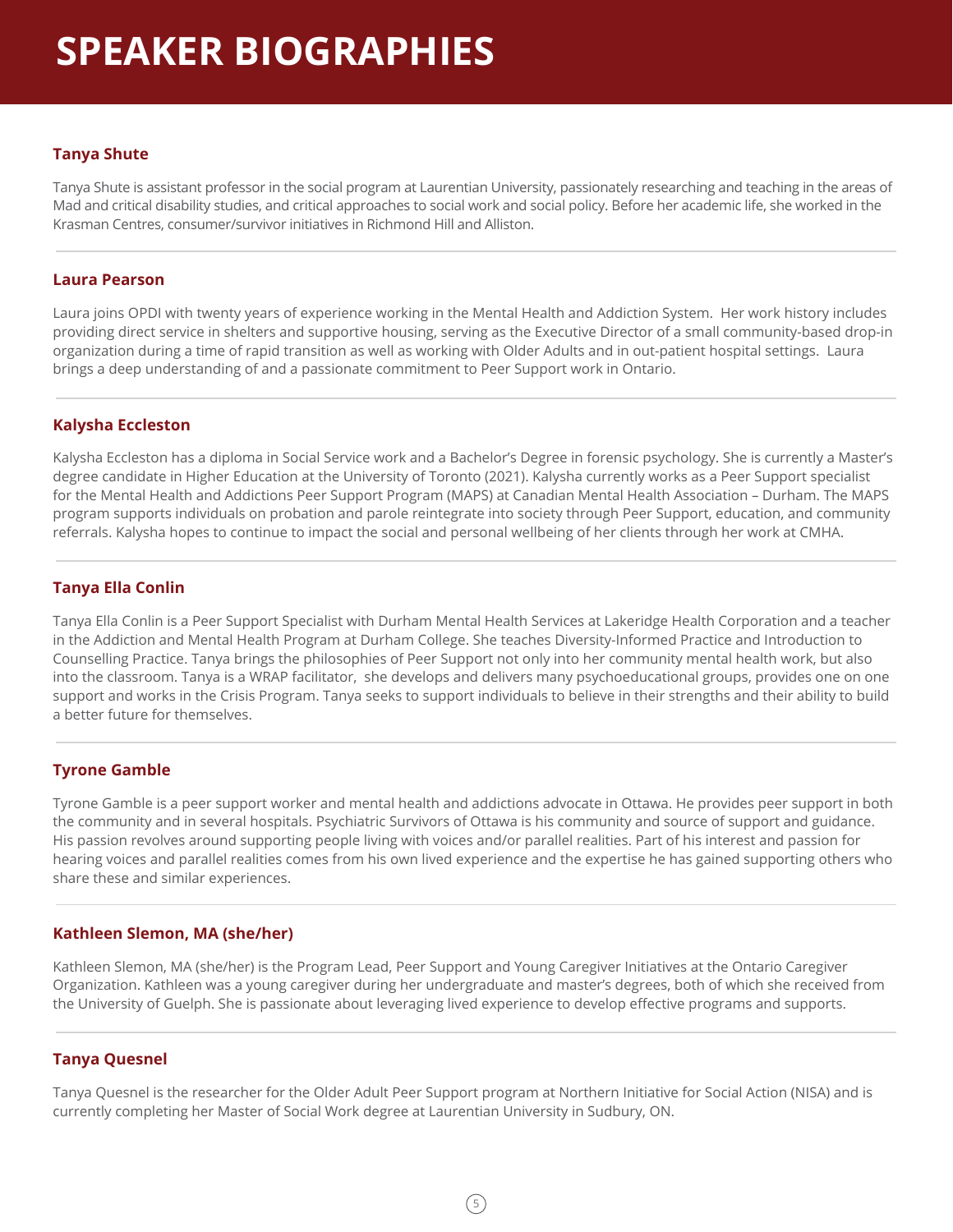#### **Amy Thompson**

Amy Thompson has been with the Krasman Centre for 17 years as the Warm Line and Peer Crisis Support Services Coordinator. Amy has also worked in street outreach and spent time doing Harm Reduction work in the Vancouver Lower East Side. Amy and her family have a micro farm where they grow garlic, currants and haskap berries. Amy has 2 kids 5 & 7 and a chocolate lab.

### **Dylan de la Rivière**

Dylan de la Rivière is an Outreach Peer Supporter with The Krasman Centre. He has worked in downtown Toronto, North York, and now in York Region, focussing on harm reduction in mental health and substance use. He enjoys long bike rides and walking his dog.

### **Yolanda-Nicole Delmonte (she/her)**

Yolanda Delmonte is a Peer Support Worker in the RBC Pathway to Peers Program. She has an undergraduate degree in Sociology & Criminology, as well as a Social Service Worker Diploma. Working from her own lived experience, she provides support to young people and promotes safety, empowerment, and connection.

### **Jordyn Ethier (she/they)**

Jordyn Ethier is a part-time Peer Support Worker in the RBC Pathway to Peers Program. Jordyn is in her second year of the Community Worker program at George Brown College. Her biggest passions include mental health, LGBTQ+ rights, and anti-oppression.

### **Bella Shulman (she/her)**

Bella Shulman is a part-time Peer Support Worker in the RBC Pathway to Peers Program. Bella is studying Sexual Diversity at the University of Toronto and is in her final year. She is passionate about equity, inclusivity, and anti-oppression frameworks.

#### **Christine Bradshaw (she/her)**

Christine Bradshaw is a Social Worker at Mount Sinai Hospital's Emergency Department and Manager of the RBC Pathway to Peers Program. Christine has been involved in the creation and implementation of the Pathway to Peers program and is motivated to make a difference in the lives of young adult patients.

#### **Victoria Maxwell, BFA / BPP\***

Victoria is an awarding-winning speaker on the lived experience of mental illness, recovery, wellness and creativity. She was diagnosed with bipolar disorder, anxiety and psychosis when she was 25, and has since become a self-proclaimed Wellness Warrior & Bipolar Princess! But for 5 years after her initial diagnoses, she refused to accept she had mental illness. In turn, she was in and out of the hospital. Finally, after acknowledging her conditions, with the help of her family, a good psychiatrist and others, she became proactive in her recovery. For the last 18 years she's presented her acclaimed theatrical keynotes and workshops at conferences and organizations around the world. She's worked as a mental health worker and has blogged for Psychology Today for over 10 years. Her acting credits include small roles opposite X-files' David Duchovony, John Travolta and Johnny Depp. As a core researcher with CREST.BD, a global team studying bipolar disorder, she's published papers and led research to improve the lives of those living with mental illness and their families. She's appeared on CNN, CTV national, in the New York Times, Wall Street Journal, Women's Health UK and others.

(\*Bachelor of Fine Arts / Bipolar Princess)

#### **David Reville**

A psychiatric survivor, David Reville has been working on mental health issues for over 50 years as a community activist, a City Councillor, an MPP, Advisor to the Premier and as chair of the Ontario Advocacy Commission. Between 1996 and 2015, David Reville and Associates provided consulting services to the mental health system and to consumer/survivor groups. For 11 years, David was an instructor in the School of Disability Studies at Ryerson University; he is one of the pioneers of the new field of Mad Studies.